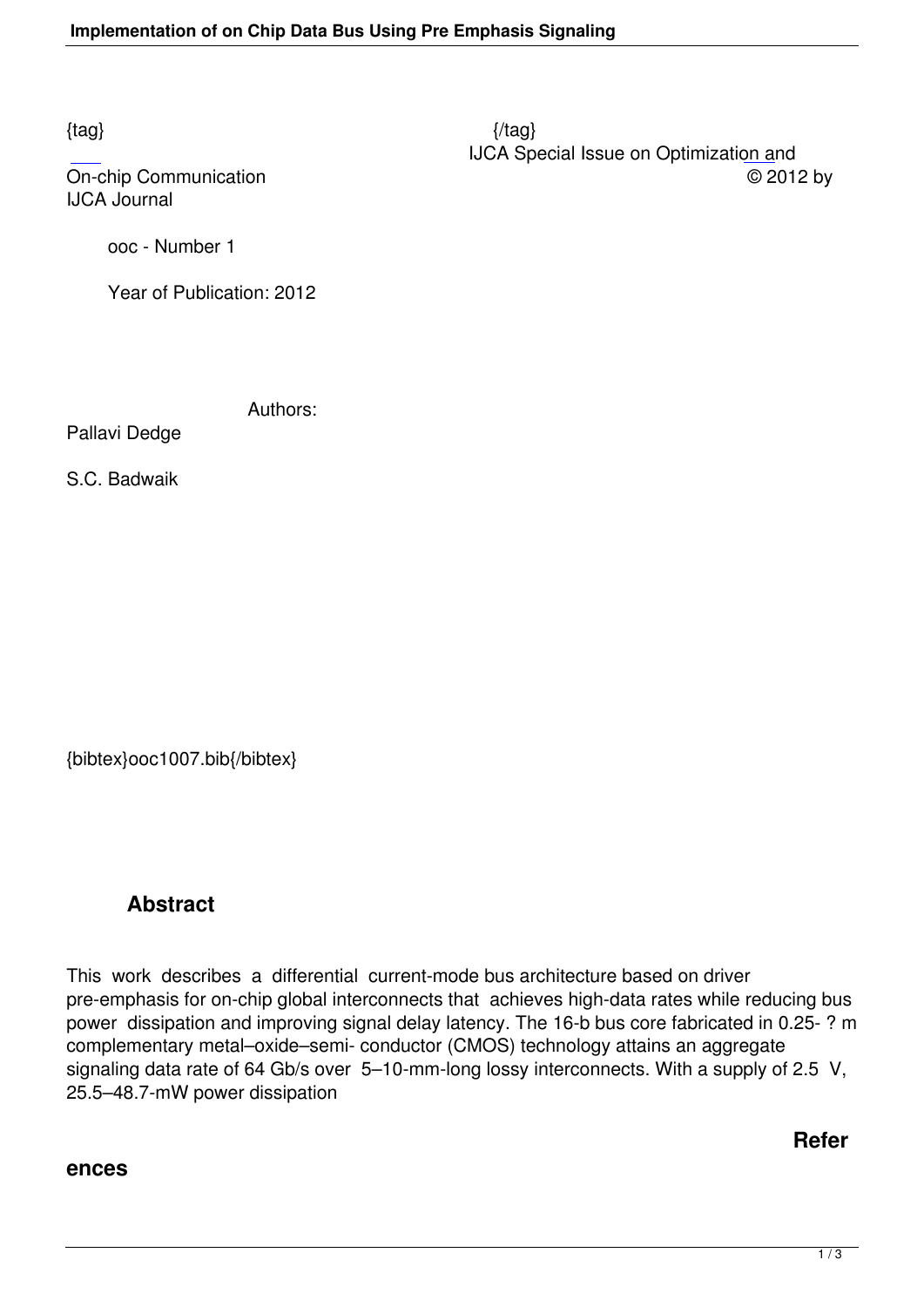- H. Bakoglu, "Circuits," in Interconnections and Packaging for VLSI,1st ed. Reading, MA: Addison-Wesley, 1990.

P. Larsson-Edefors, "Investigation on maximal throughput of a CMOS repeater chain," IEEE Trans. Circuits Syst. I, Fundam. Theory Appl.,vol. 47, no. 4, pp. 602–606, Apr. 2000

 - R. Chang, N. Talwalkar, C. Yue, and S. Wong, "Near speed-of-ling signaling over on-chip electrical interconnects," IEEE J. Solid-State Circuits, vol. 38, no. 5, pp. 834–838, May 2003.

P. Jose and K. L. Shepard, "Distributed loss compensation for lowlatency on-chip interconnects," in IEEE ISSCC Dig. Tech. Papers, Feb.2006, vol. 21.7, pp. 1558–156

E. Prete, D. Scheideler, and A. Sanders, "A 100 mW 9.6 Gb/s transceiver in 90 nm CMOS for next-generation memory interfaces,"in IEEE ISSCC Dig. Tech. Papers, , Feb. 2006, vol. 4.5, pp.253–262.

R. Bashirullah, W. Liu, R. Cavin, III, and D. Edwards, "A 16 Gb/s adaptive banwidth on-chip bus based on hybrid current/voltage mode signaling," IEEE J. Solid-State Circuits, vol. 41, no. 2, pp. 461–473,Feb. 2006.

N. Tzartzanis and W. W. Walker, "Differential current-mode sensingfor ef?cient on-chip global signaling," IEEE J. Solid-State Circuits, vol.40, no. 11, pp. 2141–2147, Nov.2005.

D. Schinkel, E. Mensink, E. A. M. Klumperink, E. van Tuijl, and B.Nauta, "A 3-Gb/s/ch transceiver for 10-mm uninterrupted RC-limited on-chip interconnects," IEEE J. Solid-State Circuits, vol. 41, no. 1, pp.297–306, Jan. 2006.

 - L. Zhang, J. Wilson, R. Bashirullah, L. Luo, J. Xu, and P. Franzon, "A 32 Gb/s on-chip bus with driver pre-emphasis signaling," in Proc. IEEE Custom Integr. Circuits Conf., Sep. 2006, vol. P.16, pp. 265–268.

W. Dally and J. Poulton, Digital Systems

Engineering.Cambridge,U.K.:CambridgeUniv.Press, 1997.

T. Sakurai, "Closed-form expressions for interconnection delay, coupling,and crosstalk in VLSI's," IEEE Trans. Electron Devices, vol. 40,no. 1, pp. 118–124, Jan. 1993.

 - E. Seevinck, P. van Beers, and H. Ontrop, "Current-mode techniques for high-speed VLSI circuits with application to current sense ampli?er for CMOS SRAM's," IEEE J. Solid-State Circuits, vol. 26, no. 4, pp. 525–536, Apr. 1991.

L. Zhang, J. Wilson, R. Bashirullah, and P. Franzon, "Differential current-mode signaling for robust and power ef?cient on-chip global interconnects,"Electr. Perform. Electron. Packag., pp. 315–318, Oct. 2005.

 - B. Nikolic, V. Stojanovic, V. G. Oklobdzija, W. Jia, J. Chiu, and M.Leung,"Improved sense-ampli?er-based ?ip-?op: Design and measurements,"IEEE J. Solid-State Circuits, vol. 35, no. 6, pp. 876–884,Jun. 2000.

R. Ho, K. Mai, and M. Horowitz, "Ef?cient on-chip global interconnects," in Proc. Symp. Very Large Scale Integr. Circuits, Jun. 2003, pp. 271–274.

K. Baneriee and A. Mehrotra, "A power-optimal repeater insertion methodology for global interconnects in nanometer designs," IEEE Trans. Electron Devices, vol. 49, no. 11, pp. 2001–2007, Nov. 2002.

Y. Ismail, E. Friedman, and J. Neves, "Figureures of merit to characterize the importance of on-chip inductance," IEEE Trans. Very Large Scale Integr. (VLSI) Syst., vol. 7, no. 6, pp. 442–449, Dec. 199

 - A. Deutsch, P. W. Coteus, G. V. Kopcsay, H. H. Smith, C. W. Surovic, B. L. Krauter, D. C. Edelstein, and P. J. Restle, "On-chip wiring design challenges for gigahertz operation," Proc.